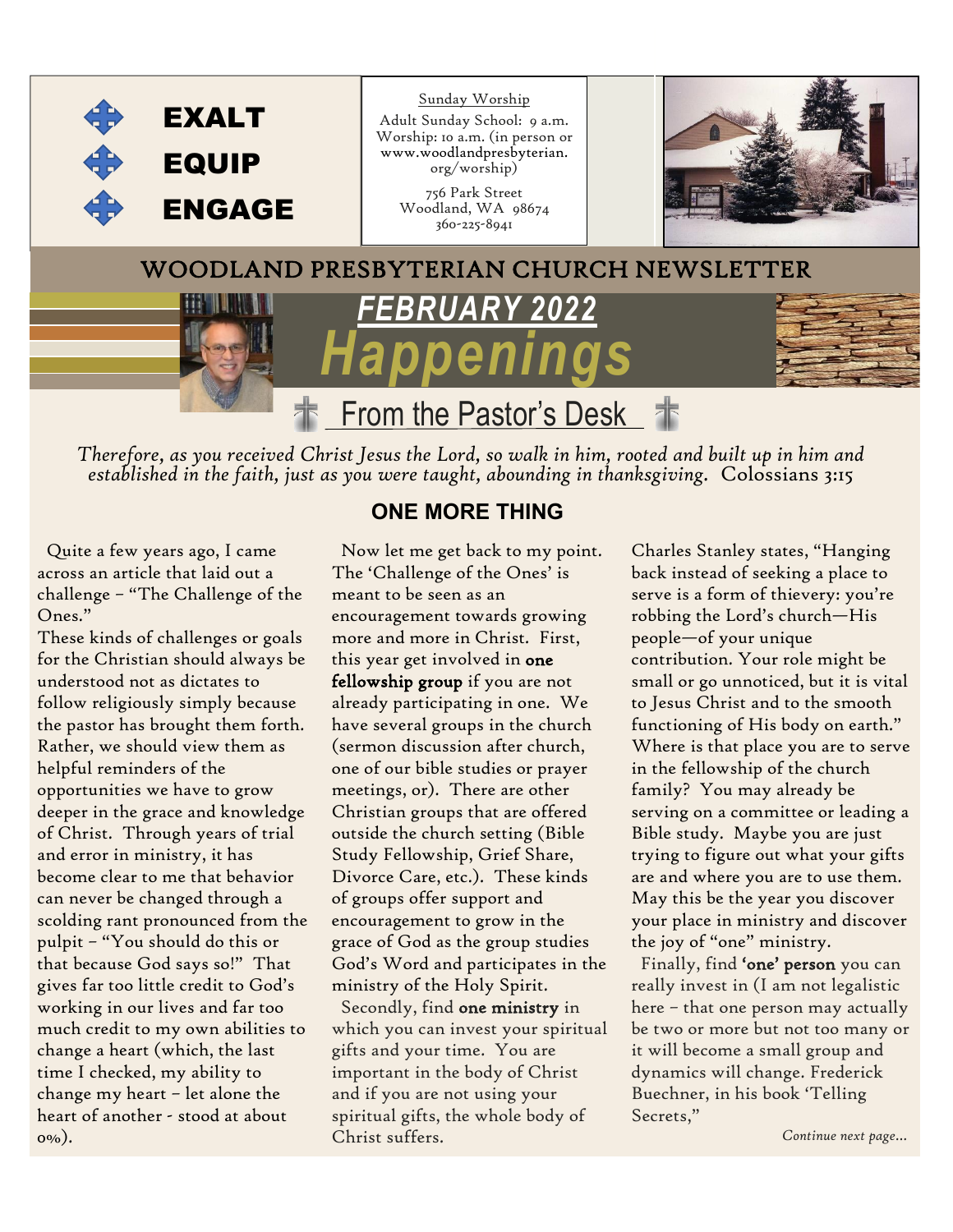

- 6 *Anticipating a Bumper Crop* 2 Peter 1:8-11 13 – *Total Recall*
- 2 Peter 1:12-15
- 20 *Guest Pastor*
- 27 *A Commanding Voice* 
	- 2 Peter 1:16-18

*…continued from the 'Pastor's Desk' on page 1*

recalls a trip to England and specifically, a visit to the famed Tower of London. He was intrigued by the oldest portion of the castle called the 'White tower.' On the second floor there was a Norman chapel called the Chapel of St. John, a room of silence and stillness, of purity and peace. Directly underneath was the most awful torture chamber of all the torture spaces found in the Tower of London called the "Little Ease" - a cramped room where a person can neither stand up straight nor lay out flat. He suggests our lives are similar to the White Tower. We want to find that place where we can enter into the sacred space and worship the Lord with undisturbed liberty but too often, we find ourselves trapped in the 'Little Ease,' a place where we feel bound and trapped, suffocating in the mass of life's trials. I suggest that we all need that one close Christian friend (or two) who will walk with us in those times when we feel trapped and bound, reminding us that Jesus has truly freed us and that He ushers us into the most holy place where the Most high dwells. And we play a reciprocal role in aiding the other.

 There you have it, the three 'ones' that will bless our lives in Christ. Of course, finding one small group, one ministry, and one close friend who walks with us must be undergirded by the most important ONE – that is, one on one time spent with Jesus every day.

In His Grace, Pastor Kevin

# Food & Supplies Drive for Woodland Action Center

Woodland Action Center is extremely low on specific nonperishable food and personal/hygiene items at this time.

During the entire month of February our church family has the opportunity to bless those in our community by providing these needs. Monetary donations will also be collected. Checks can be made out to Woodland Presbyterian Church, and be sure to designate your gift for the Woodland Action Center.

|                      | <b>Specific Food Items</b><br>(cans with pull tabs) | <b>Specific Pe</b><br><b>Hygiene Su</b> |
|----------------------|-----------------------------------------------------|-----------------------------------------|
| Soups                |                                                     | <b>Body Soap</b>                        |
| Ravioli              |                                                     | <b>Body Wash</b>                        |
| <b>Canned fruits</b> |                                                     | Shampoo                                 |
|                      | Canned vegetables                                   | Toothbrus                               |
| Chili                |                                                     | Toothpast                               |
|                      |                                                     | Personal H                              |
|                      |                                                     | items                                   |

*<u>Ersonal/</u>* **(cans with pull tabs) Hygiene Supplies**

sh shes te Hygiene

Note: Please be sure that nothing donated is past its pull date.

Boxes for your items will be located near the front door. Your caring and sharing is greatly appreciated.



#### Looking For a Few Good Men

Are there a few men in the church who would like to organize a monthly Men's Breakfast? This would involve planning the meals and deciding on a monthly topic and/or speaker. If you are a man who like to plan, let me know. This ministry would be a blessing to other men within and outside our church

family. For God's Glory, Pastor Kevin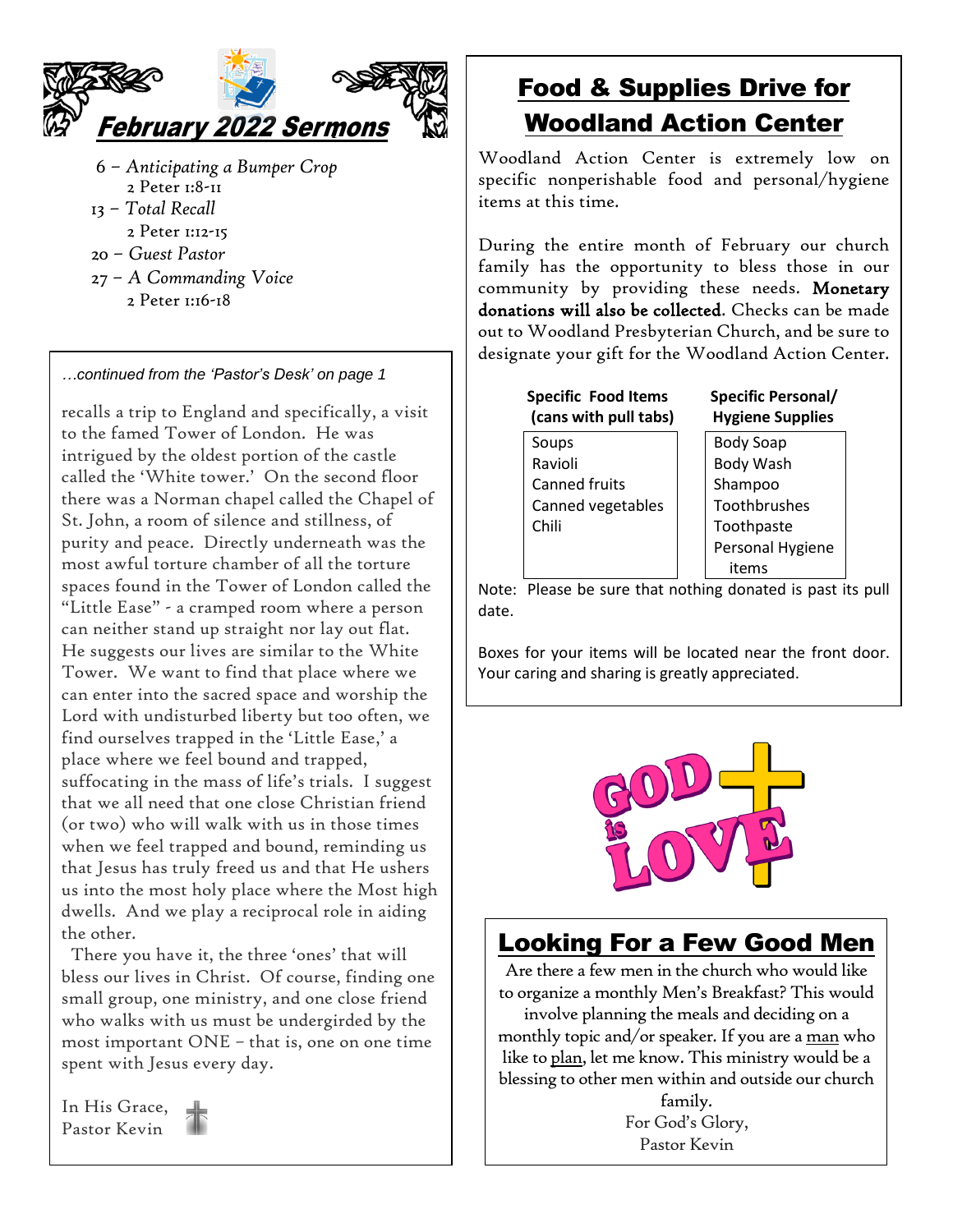|                                                                                 |                                                          |                                                                         |                                                        | FEBRUARY 2022 Sesse                                                                                                          |                                                            |                                               |
|---------------------------------------------------------------------------------|----------------------------------------------------------|-------------------------------------------------------------------------|--------------------------------------------------------|------------------------------------------------------------------------------------------------------------------------------|------------------------------------------------------------|-----------------------------------------------|
| <b>SUNDAY</b>                                                                   | <b>MONDAY</b>                                            | <b>TUESDAY</b>                                                          | <b>WEDNESDAY</b>                                       | <b>THURSDAY</b>                                                                                                              | <b>FRIDAY</b>                                              | <b>SATURDAY</b>                               |
|                                                                                 |                                                          |                                                                         |                                                        |                                                                                                                              |                                                            |                                               |
|                                                                                 |                                                          | $\mathbf{1}$                                                            | $\overline{2}$<br>12:00 p.m.<br>Prayer in<br>Sanctuary | $\overline{3}$<br>10:00 a.m.<br><b>Bible Study</b><br>5:30 p.m.<br><b>Bells Rehearsal</b><br>7:00 p.m.<br>Choir<br>Rehearsal | $\overline{\mathbf{4}}$<br>4:00 p.m.<br>Stewardship<br>Mtg | 5<br>10 a.m.<br>Worship<br>Mtg                |
| 6<br>10:00 a.m.<br><b>Worship Service</b><br>12:00 p.m.<br>C.E. Mtg             | $\overline{7}$<br>6:45 p.m.<br><b>Vision Team</b><br>Mtg | 8<br>7:00 p.m.<br><b>Session Mtg</b><br>7:00 p.m.<br><b>Deacons Mtg</b> | 9<br>12:00 p.m.<br>Prayer in<br>Sanctuary              | 10<br>10:00 a.m.<br><b>Bible Study</b><br>5:30 p.m.<br><b>Bells Rehearsal</b><br>7:00 p.m.<br>Choir<br>Rehearsal             | 11                                                         | 12<br>10:00 a.m.<br>Hearts &<br><b>Crafts</b> |
| 13<br>10:00 a.m.<br><b>Worship Service</b><br>12:00 p.m.<br><b>Missions Mtg</b> | 14<br>Valentines                                         | 15                                                                      | 16<br>12:00 p.m.<br>Prayer in<br>Sanctuary             | 17<br>10:00 a.m.<br><b>Bible Study</b><br>5:30 p.m.<br><b>Bells Rehearsal</b><br>7:00 p.m.<br>Choir<br>Rehearsal             | 18<br>10 a.m.<br>Membership<br><b>Care Mtg</b>             | 19                                            |
| 20<br>10:00 a.m.<br><b>Worship Service</b>                                      | 21 OFFICE CLOSED<br>esidents′ Dav<br>6:45 p.m. OIT       | 22                                                                      | 23<br>12:00 p.m.<br>Prayer in<br>Sanctuary             | 24<br>10:00 a.m.<br><b>Bible Study</b><br>5:30 p.m.<br><b>Bells Rehearsal</b><br>7:00 p.m.<br>Choir<br>Rehearsal             | 25                                                         | 26<br>10:00 a.m.<br>Hearts &<br>Crafts        |
| 27<br>10:00 a.m.<br><b>Worship Service</b>                                      | 28                                                       |                                                                         |                                                        |                                                                                                                              |                                                            |                                               |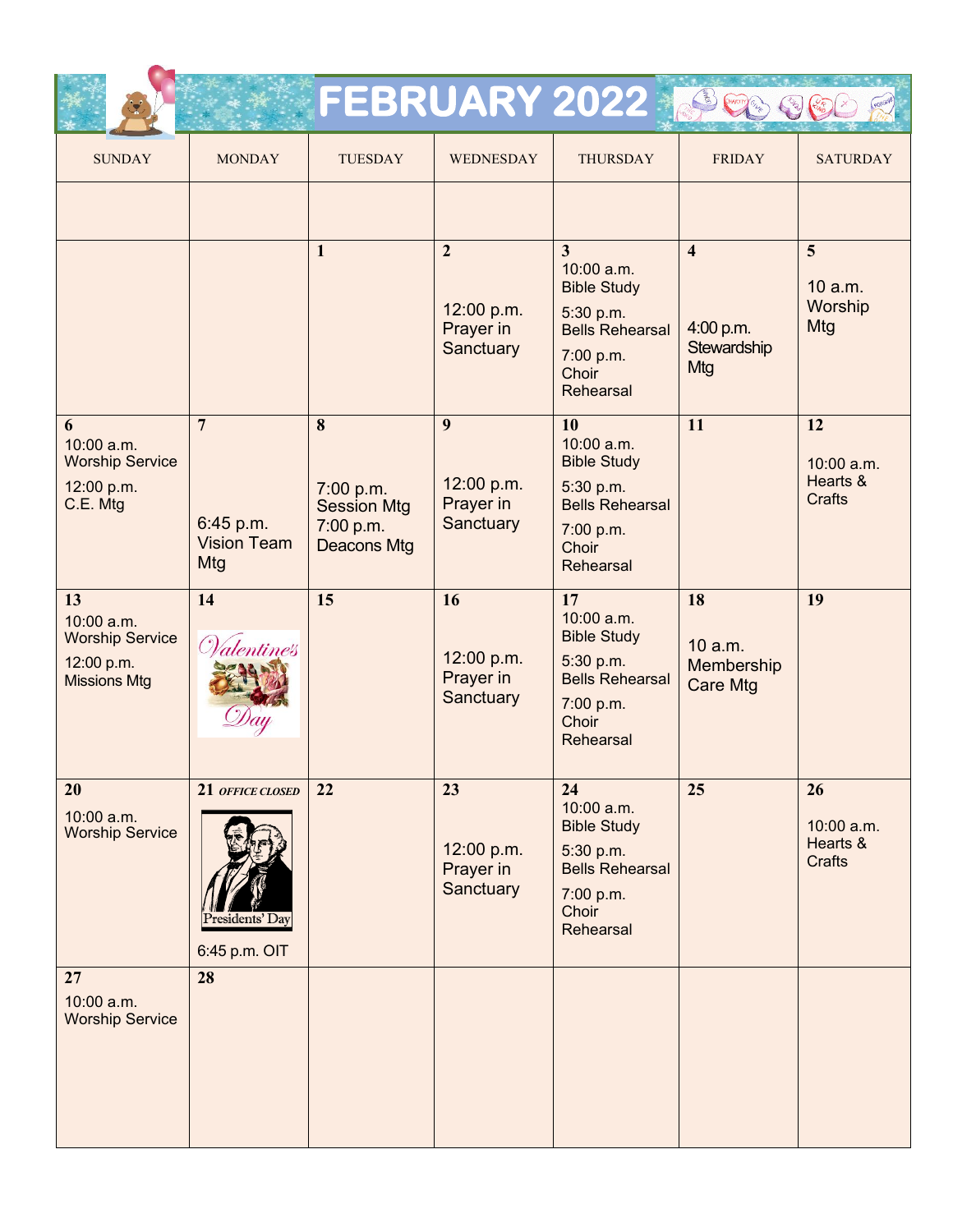#### Financial Report: Operating Budget

| <b>DECEMBER</b>          | 2020         | 2021        |
|--------------------------|--------------|-------------|
| <b>Beginning Balance</b> | -56,595.93   | -49,663.51  |
| Receipts                 | 20,127.00    | 27,578.61   |
| <b>Disbursements</b>     | 21,079.14    | 31,009.42   |
| <b>Ending Balance</b>    | (57, 548.07) | (53,094.32) |
| Year to Date             |              |             |
| <b>Beginning Balance</b> | 0.00         | 0.00        |
| Receipts                 | 207,353.57   | 216,048.93  |
| <b>Disbursements</b>     | 264,901.64   | 269,143.25  |
| <b>Ending Balance</b>    | (57, 548.07) | (53,094.32) |

#### Financial Report: Invested Funds

| <b>DECEMBER-</b>         | 2020       | 2021          |
|--------------------------|------------|---------------|
| Receipts                 | 12,020.29  | 12,099.15     |
| <b>Disbursements</b>     | 744.13     | <u>385.23</u> |
| <b>Year to Date</b>      |            |               |
| <b>Beginning Balance</b> | 234,891.03 | 340,355.00    |
| Receipts                 | 124,251.04 | 139,579.40    |
| <b>Disbursements</b>     | 88,328.12  | 101,052.42    |
| <b>Ending Balance</b>    | 270,813.95 | 378,881.98    |
|                          |            |               |
| <b>NET FUNDS</b>         | 213,265.88 | 325,787.66    |



February 4 ..... Margaret Morrison 9 .....Cal Schurman 10.....Ann Norton 20 ....Bob & Bette Krueger 24 ....Bette Krueger 25.....Sally Hager ........ The people listed in the Birthday and Anniversary list are members of WPC

# Food for Fellowship *(Formerly 'Baking Buddies')*

Fellowship time is so important to our church family and is always even more enjoyable when munching on a snack. Please join us in providing a tasty snack for our Food and Fellowship time. Doesn't have to be fancy and doesn't have to be homemade – just needs to be tasty. This is not for women only. You men are also more than welcome to participate. The sign-up sheet is on the Bulletin Board, which is on the wall next to the door to the Glass Chapel. We are all looking forward to some tasty treats.

# February Prayer Families

| Week of     | ver                      |
|-------------|--------------------------|
| February 6  | <b>Betty Bottemiller</b> |
|             | Claralee Williams        |
| February 13 | David & Sherry Bozorth   |
|             | Ruth Wendt               |
| February 20 | Tom Brannan              |
|             | Connie Watson            |
| February 27 | Larry & Portia Brown     |
|             | Lloyd Walton             |
|             |                          |

# WINGS Annual Giving

For the last several years, WINGS (Women IN God's Service) has made an annual mission giving gift from their funds. This year we sent a \$1000 contribution to World Relief for Welcome Kits, which outfit a room or kitchen for those Afghan refugees who are resettling in the United States. EPC is cooperating with World Relief in response to this current need. We are thankful and blessed to be able to assist in this important mission.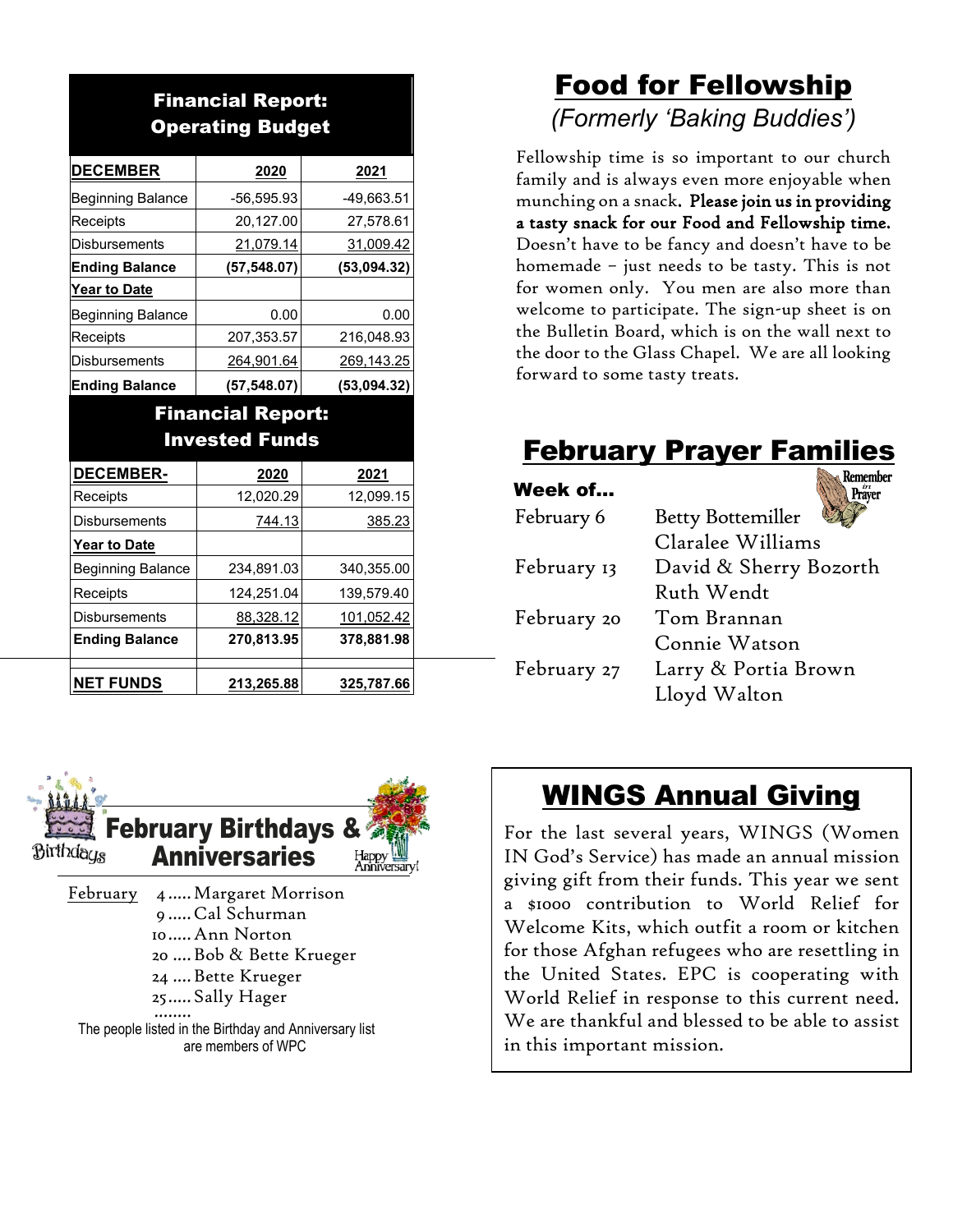#### World Outreach Global Missions

World Outreach, the global missions arm of the EPC, focuses its work in "The Hard Places" of the Middle East, North Africa, and other predominantly Muslim areas of the world where few, if any, have access to the gospel of Jesus Christ. The vision of World Outreach is to glorify God through full-cycle church planting that firmly establishes the Church of Jesus Christ among the least-reached peoples on earth, with a primary focus on the Muslim world.

This vision is central to the EPC as a whole. In fact, fully 20 percent of Per Member Asking contributions supports the ministry of EPC World Outreach.

The Woodland Presbyterian Church has chosen to support several ministries whose main emphasis is on taking the gospel to the unreached. In addition, we support a number of other Christian ministries, both worldwide and local. Ministries we support are listed below:

Frontier Fellowship - Ministry to unreached people including Muslims, Hindus, and Buddhists. Mike and Tammy - Unreached people, chiefly Muslims (visited Woodland in August, 2021). Mike and Stephanie Kuhn (EPC global workers) - Mike's ministry focus is among Arab Christians and those who have come to Christ from a non-Christian background. Elisha and Crystal Stock - Air flights people, Bibles, medicines, food, etc. to unreached in East Africa. HeartCry Missionary Society - Work with indigenous missionaries primarily among unreached groups. Medical Benevolence Foundation (MBF) - work includes providing crucial funds for health care, disease prevention, education, and the love of Jesus in impoverished developing communities. The Voice of the Martyrs (VOM) - Serving Persecuted Christians throughout the world. Carolyn Ford - Worked for years on translation of Bible into Kafa language. Bible completed and dedicated in Bonga, Ethiopia in May 2021. Carolyn was able to attend the dedication. Shared Hope International - strives to prevent conditions that foster sex trafficking, restore victims of sex slavery, and bring justice to vulnerable women and children. Operation Christmas Child (Samaritan's Purse) - has delivered 157 million gift-filled shoeboxes with the gospel message to boys and girls around the world. Port Orchards Church Plant - Newly established EPC church in Port Orchards, Washington. Cannon Beach Conference Center - Christ-centered family and adult conferences and programs. Fellowship of Christian Athletes - local chapter Woodland Middle School. The Gideons International - reach lost souls in 200 nations with Bibles and New Testaments. Woodland Action Center - a non-profit community action organization that provides basic needs. Woodland Mobile Meals Woodland High School Senior Breakfast (Gift Pack In 2020 and 2021) Woodland Back to School Project GriefShare - support group Table Church (Andy Withrow)

>